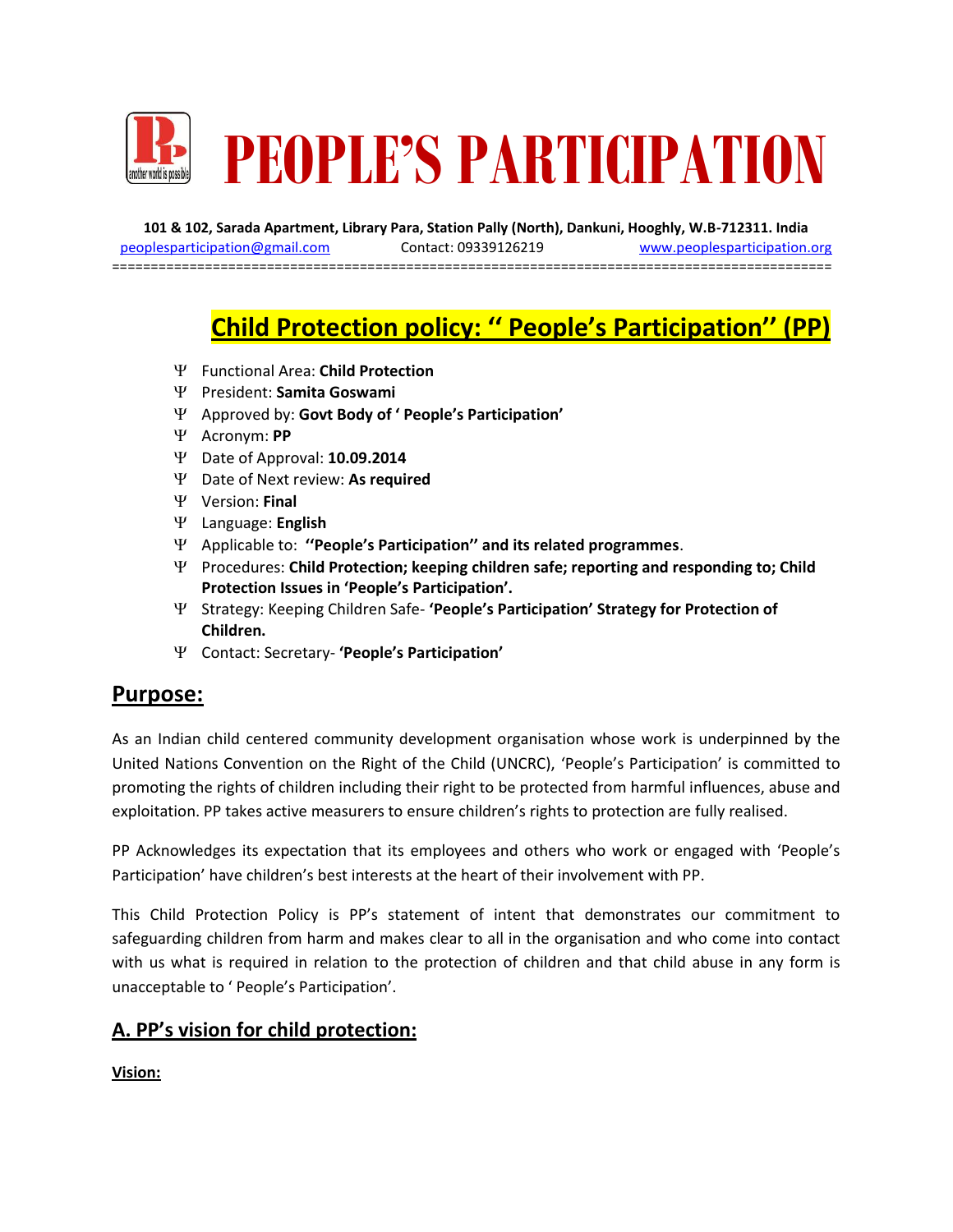We aim to create 'Child Safe' environments, both internally and externally; where children are respected, protected, empowered and active in their own protection and where Staffs are skilled, confident, competent and well supported in meeting their protection responsibilities.

#### **Statement:**

PP is committed to actively safeguarding children from harm and ensuring children's rights to protection are fully realised. We take seriously our responsibility to promote child safe practices and protect children from harm, abuse, neglect and exploitation in any form. In addition, we will take positive action to prevent child abusers from becoming involved with PP in any way and take stringent measures against any PP personnel and volunteers and or Associates who abuse a child. Our decisions and actions in response to child protection concerns will be guided by the principle of 'the best interests of the child'.

### **B. Definitions under the Child Protection Policy:**

1. A child is defined as any person under the age of 18 Years.

2. Child Abuse is defined as all forms of physical abuse, emotional ill- treatment, sexual abuse and exploitation, neglect or negligent treatment, commercial or other exploitation of a child and includes any actions that result in actual or potential harm to a child.

Child abuse may be a deliberate act or it may be failing to act to prevent harm. Child abuse consists of anything which individuals, institutions or processes do or fail to do, intentionally or unintentionally, which harms a child or damages their prospect of safe and healthy development into adulthood.

3. Child Protection, within the scope of this policy, is defined as the responsibilities, measurers and activities that PP under takes to safeguard children from both intentional and unintentional harm.

## **C. Scope of the Child Protection Policy:**

The Child Protection Policy applies to everyone working for or associated with PP. It encompasses the whole of PP and includes without limitation:

**A. Personnel at all levels-** In Office, in field or elsewhere.

**B. PP Associates-** These include board members, volunteers, community volunteers, sponsors, consultants and contractors. Also the personnel/staffs and/or representatives of partner/network organisations and local Governments who have been brought into contact with children or are party to PP Child sensitive data while working for or with PP.

**C. PP Visitors:** (e.g. donors, journalists, media, researchers, celebrities etc) who may come into contact with children through PP are also bound by this policy.

## **D. Responsibilities under the Child Protection Policy:**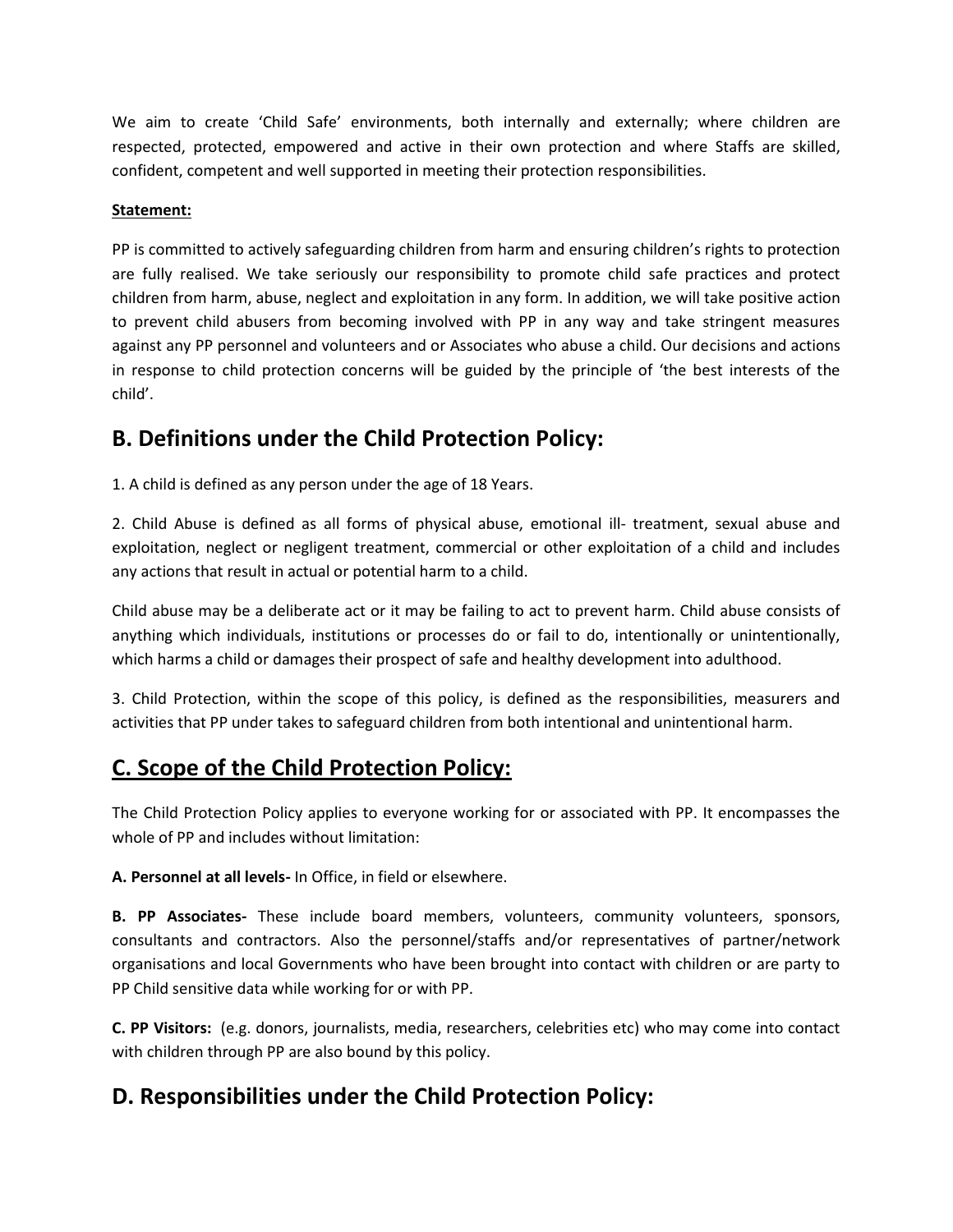#### **PP** Personnel, Associates and Visitors Must:

1. Never abuse and/or exploit a child or act/behave in any way that places a child at risk of harm.

2. Report any child abuse and protection concerns they have in accordance with applicable local office procedures. **This is a mandatory requirement for personnel. Failure to do so may result in disciplinary action.**

3. Respond to a child who may have been abused or exploited in accordance with applicable local office procedures.

4. Cooperate fully and confidentially in any investigation of concerns and allegations.

5. Contribute to an environment where children are respected and encouraged to discuss their concerns and rights.

6. Always ask permission from children (or, in the case of young children, their parent or guardian) before taking images (e.g. photographs, videos etc) of them. Respect their decision to say no to an image being taken. Ensure that any images taken of children are respectful (for example; Children should have adequate clothing that covers up the sexual organs. Images of children in sexually suggestive poses or that in any way impact negatively on their dignity or privacy are not acceptable). Stories and images of children should be based on child's best interest.

7. Be aware that where concerns exists about the conduct of personnel or volunteers or associates in relation to child protection and /or where there has been a breach of the Child Protection Policy, this will be investigated under this policy either: by consideration of referral to statutory authorities for criminal investigation under local laws with in India and/or by PP in accordance with disciplinary procedures. This may result in disciplinary sanctions and /or dismissal for personnel.

Be aware that PP will sever all relations with any PP Associates or Visitors' who is proven to have committed child abuse.

8. Be aware that, if a legitimate concern about suspected child abuse is raised, which proves to be unfounded on investigation, no action will be taken against the Reporter. However, any employee who makes false and malicious accusations will face disciplinary action.

Be aware that PP will however take appropriate legal or other action against PP Associates and Visitors who make false and malicious accusations of child abuse.

#### **PP personnel must not:**

9. Disclose information that identifies sponsored families or children or make it available to the general public unless that disclosure is in accordance with standard PP policies and procedures.

#### **PP Associates and Visitors must not:**